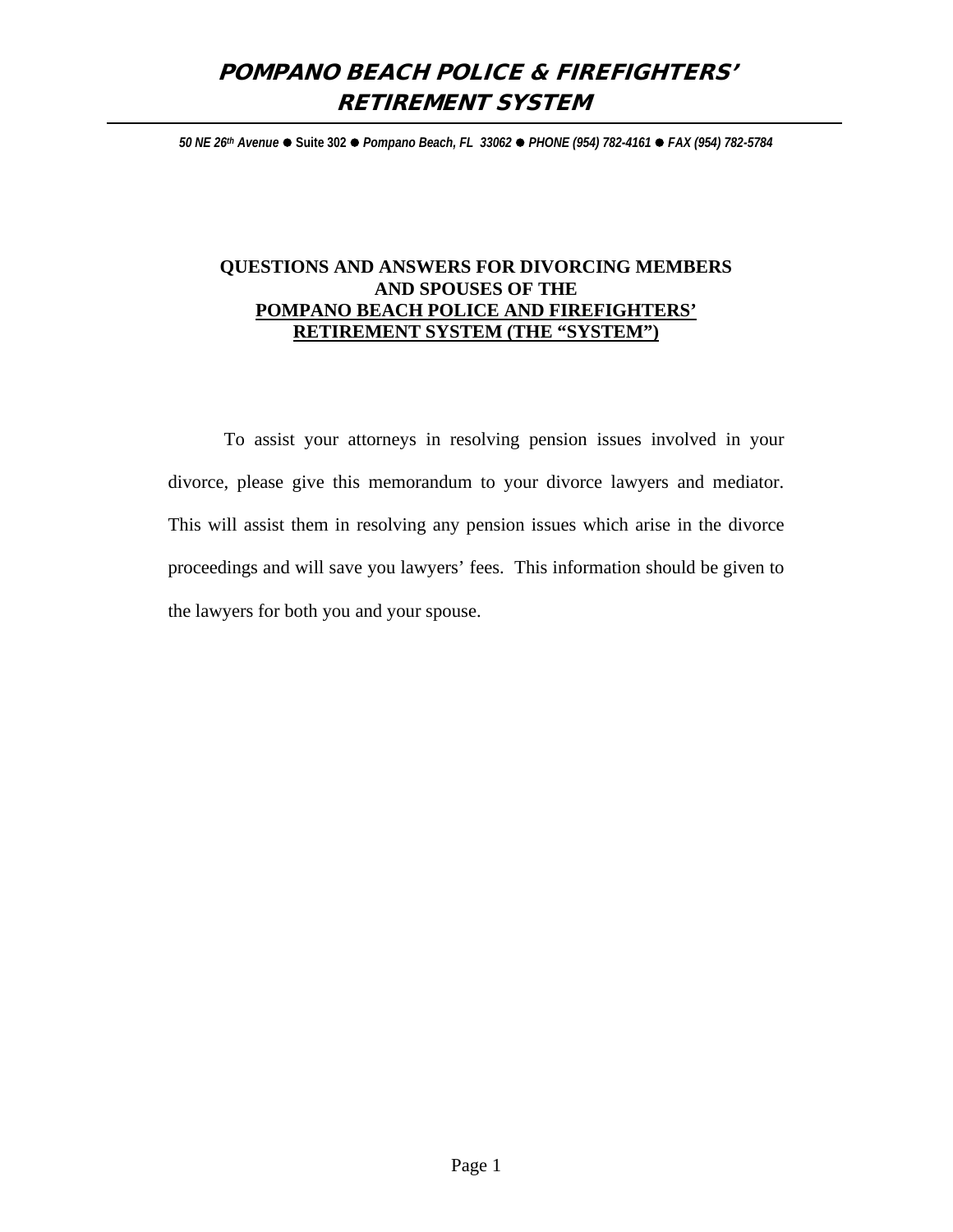# **Q.1. What is the nature of the Trust Fund?**

The Trust Fund is governed by a board of trustees that administers a defined benefit governmental pension plan providing retirement, disability and pre-retirement death benefits.

#### **Q.2. What is the governing law?**

The Trust Fund is established and administered pursuant to sections 34.046 of the City of Pompano Beach Code, Sections 175, 185, and 112 (Part VII), Florida Statutes, and the Internal Revenue Code. As a governmental plan, the Trust Fund is not covered by ERISA.

#### **Q.3. Is the pension a marital asset?**

The question of whether the pension is a marital asset and the division of the pension we defer to your family law attorneys. If the parties determine that the pension is a marital asset, it is preferable that the member provide the spouse with other assets to offset the value of the pension benefit.

## **Q.4. How do we determine the member's benefit and the appraised value of it?**

The portion of the member's benefit that might be subject to the division of marital assets is generally determined based on the credited service and covered wages the member earned during the marriage, whether or not the member was vested, and the plan provisions that were in effect when the marriage dissolved. The System's staff can provide this information. However, to obtain an exact calculation of the pension benefit that accrued during the marriage or the present value of such benefit, you should engage your own independent actuary, although the System's actuary will provide this service with certain limitations.

## **Q.5. If we determine that the pension is a marital asset subject to division, may the plan make a direct payment to the spouse for his/her portion?**

No. The member's benefit is not assignable except in limited circumstances, which do not include the division of marital assets. Specific governing law is as follows:

*City of Pompano Beach Code Section 34.065 – Pensions Not Assignable: No pension provided for herein shall be assignable or subject to garnishment for debt or for other legal process; except the recipient of any monthly benefit may authorize the board of trustees to withhold from the monthly benefit those funds necessary to pay for the benefits being received through the city or BSO, to pay the certified bargaining agent of the city or BSO, and to make any payments for child support or alimony. Further, the recipient of any monthly benefit may authorize the Board of Trustees upon written request, to withhold from the monthly benefit those*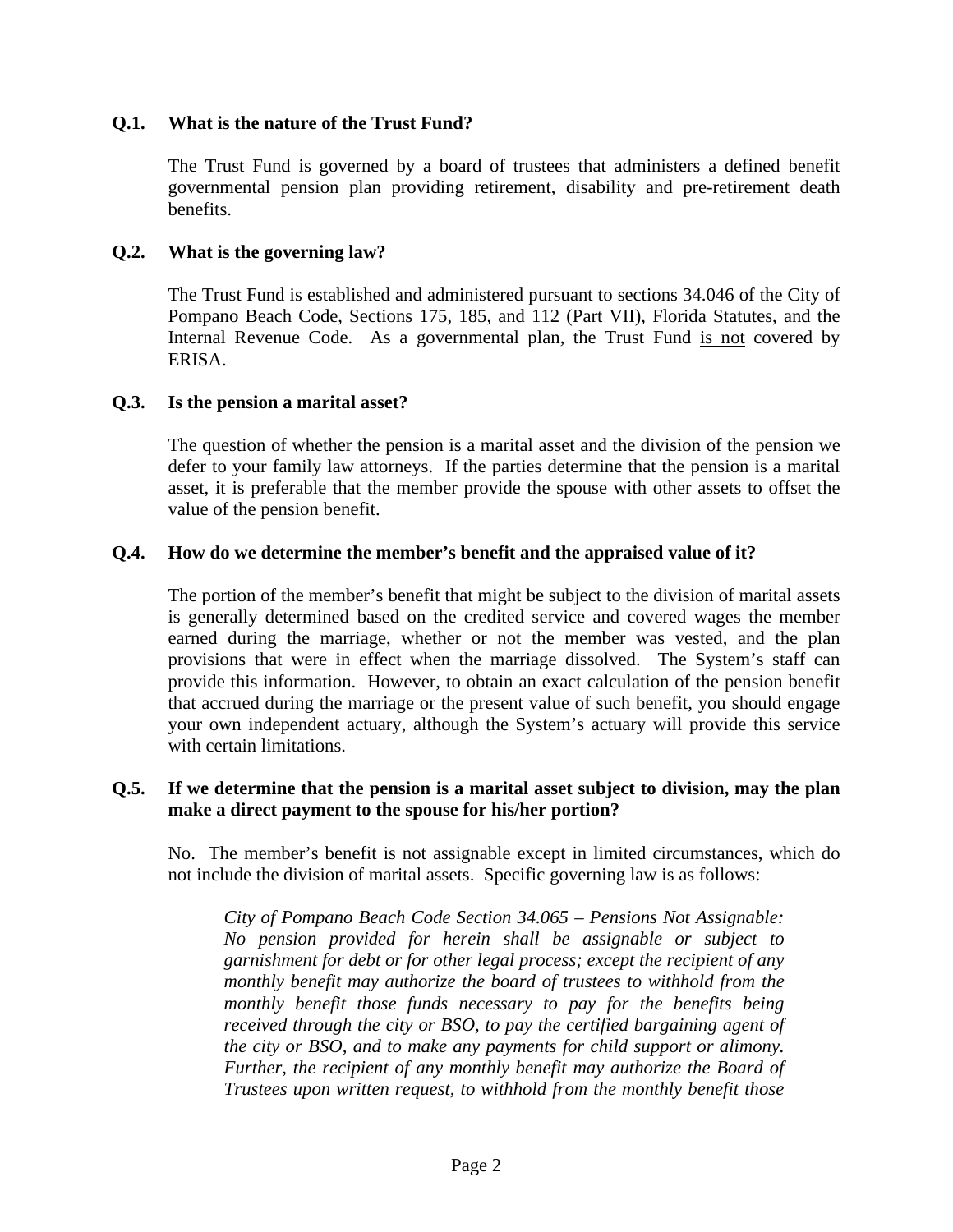*funds necessary to pay for accident, health, and long-term care insurance premiums for the recipient, the recipient's spouse and the recipient's dependents. The retirement system shall not incur any liability for participation in such permissive program if its action is taken in good faith.*

*Florida Statutes Chapters 175.061(7) (firefighters) and 185.05(6) (police officers): The board of trustees may, upon written request of the retiree of the plan, or by a dependent, if authorized by the retiree or the retiree's beneficiary, authorize the plan administrator to withhold from the monthly retirement payment funds that are necessary to pay for the benefits being received through the governmental entity from which the employee retired, to pay the certified bargaining agent of the governmental entity, and to make any payments for child support or alimony. Upon the written request of the retiree of the plan, the board may also authorize the plan administrator to withhold from the retirement payment those funds necessary to pay for premiums for accident, health, and long-term care insurance for the retiree and the retiree's spouse and dependents. A retirement plan does not incur liability for participation in this permissive program if its actions are taken in good faith.*

## **Q.6. Is the plan governed by Federal law relating to Qualified Domestic Relations Orders (QDROs)?**

No. QDROs violate the non-alienation provisions of the City code and Chapters 175 and 185, Florida Statutes, as referenced above. Also, as a governmental plan, the System is not governed by ERISA and therefore will not honor QDROs. This was recognized in Board of Trustees of the City General Employees Pension Plan, City of Jacksonville v. Vizcaino, 653 So.2d 1012 (Fla. 1st DCA 1994), in which the court held:

*However, the QDRO exception to the prohibition against assignment or alienation of pension benefits is of no assistance to Anna because, as the parties correctly recognize, "governmental plans" (defined as including plans established or maintained by a political subdivision of a state) are expressly excluded from ERISA coverage. 29 U.S.C. Secs. 1003(b)(1) & 1002(32).*

#### **Q.7. Will the System honor Income Deduction Orders for alimony or child support?**

Yes. One of the exceptions to the non-alienation provisions is set forth in the Alvarez case, 580 So.2d 1st DCA (Fla. 1991), which makes the pension trust fund subject to income deduction orders for alimony and child support, which are allowed by governing law, as referenced above.

If you choose this method, the IDO must specify the amount to be paid each month on behalf of the child or the ex-spouse, the duration of such payments, and to whom the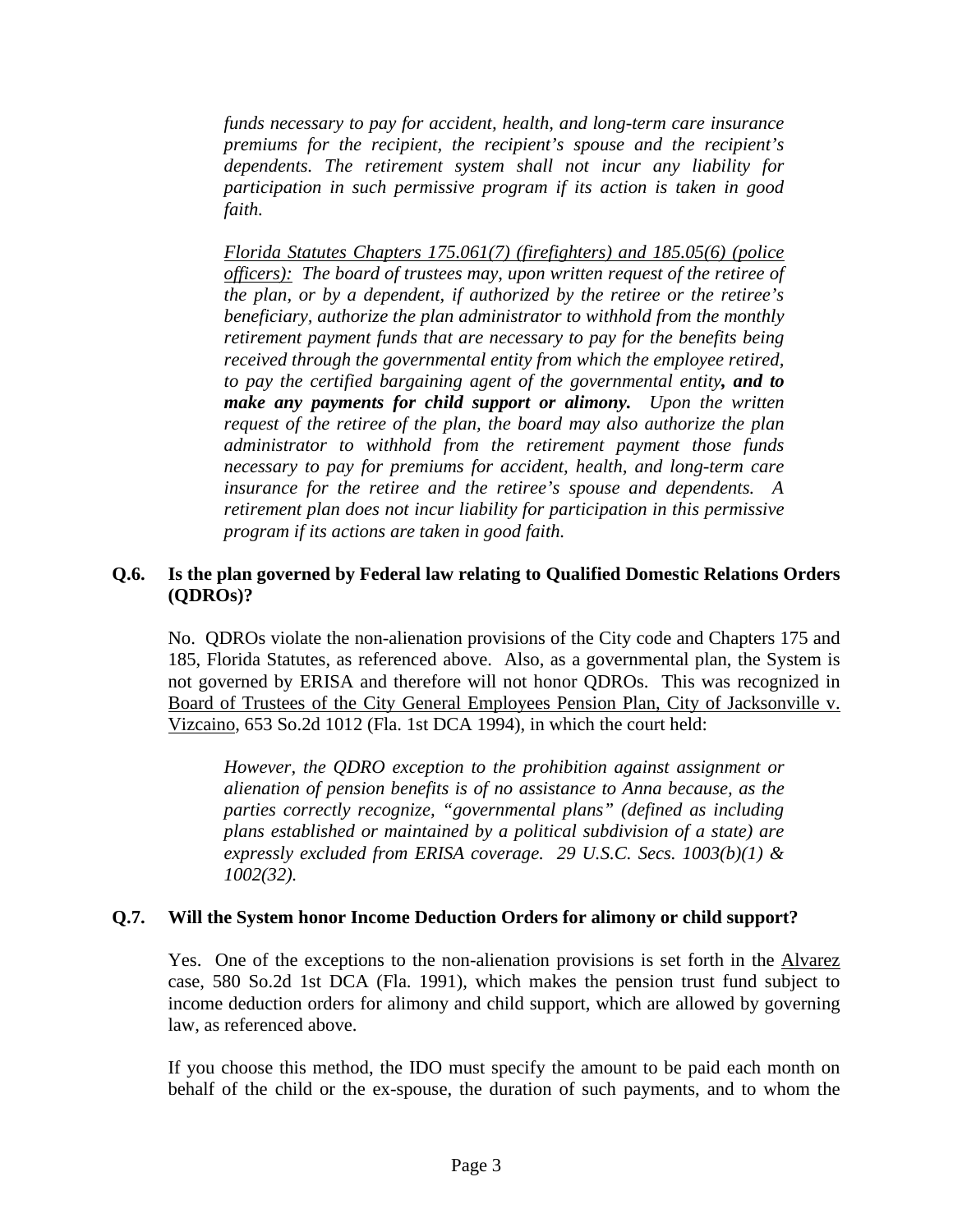checks must be payable. IDO's for child support generally require the payment to be made to the Florida Disbursement Unit. If alimony payments may be made directly to the ex-spouse, he/she may elect to have the payment deposited to an account of his/her choice.

Once issued, the IDO should be sent by certified mail, return receipt requested, to the System's office. Once received by the System, the IDO will remain in effect until a pension is no longer payable to the member or a subsequent court order is received by the System.

# **Q.8. How are such alimony or child support payments treated and taxed?**

The payments are deducted from the member's benefit, similar to income tax withholding or insurance premiums. The entire amount of the member's benefit will continue to be taxed to the member and reported on the member's annual 1099-R form. We strongly advise the parties to consult with their tax consultants before agreeing to the final deduction amount.

# **Q.9. When are deductions allowed to commence?**

Deductions may commence upon the later of receipt of the appropriate authorization or commencement of benefits. Deductions will only be made so long as benefits are paid to the member. In most cases this will be until death but in the case of a disability, payments could cease upon recovery from the disability. Deductions would also cease if the Member's benefit is forfeited under State law.

# **Q.10. Invalidation of pre-divorce beneficiary designations**

The Retirement System is subject to Section 732.703 of the Florida Probate Code that, in most instances, invalidates any pre-divorce designation of spouses as beneficiaries of any benefits payable by the Retirement System. In simple terms, this means that if, before your divorce, you named your then-spouse as a beneficiary for any benefit payable upon your death, that benefit will not be paid to your ex-spouse after your divorce and may be forever lost. You should discuss this with your lawyer and, at a minimum, file new designation of beneficiaries immediately upon being divorced for any benefits that were payable to your ex-spouse (even if you want to keep your ex-spouse as beneficiary, you have to re-designate that spouse as a beneficiary after your divorce). You have a dangerous job so you should do this *immediately* after your divorce order is signed by the judge.

# **Q.11. Who do we call if we have questions?**

Call Debra Tocarchick, the System's Executive Director, at 954-782-4161 for general questions. If you have any legal issues to discuss, please call the System's lawyer, Bob Sugarman, Sugarman, Susskind, Braswell & Herrera at 954.327.2878. Ask for his assistant to schedule a conference call among Bob and both parties' attorneys or between